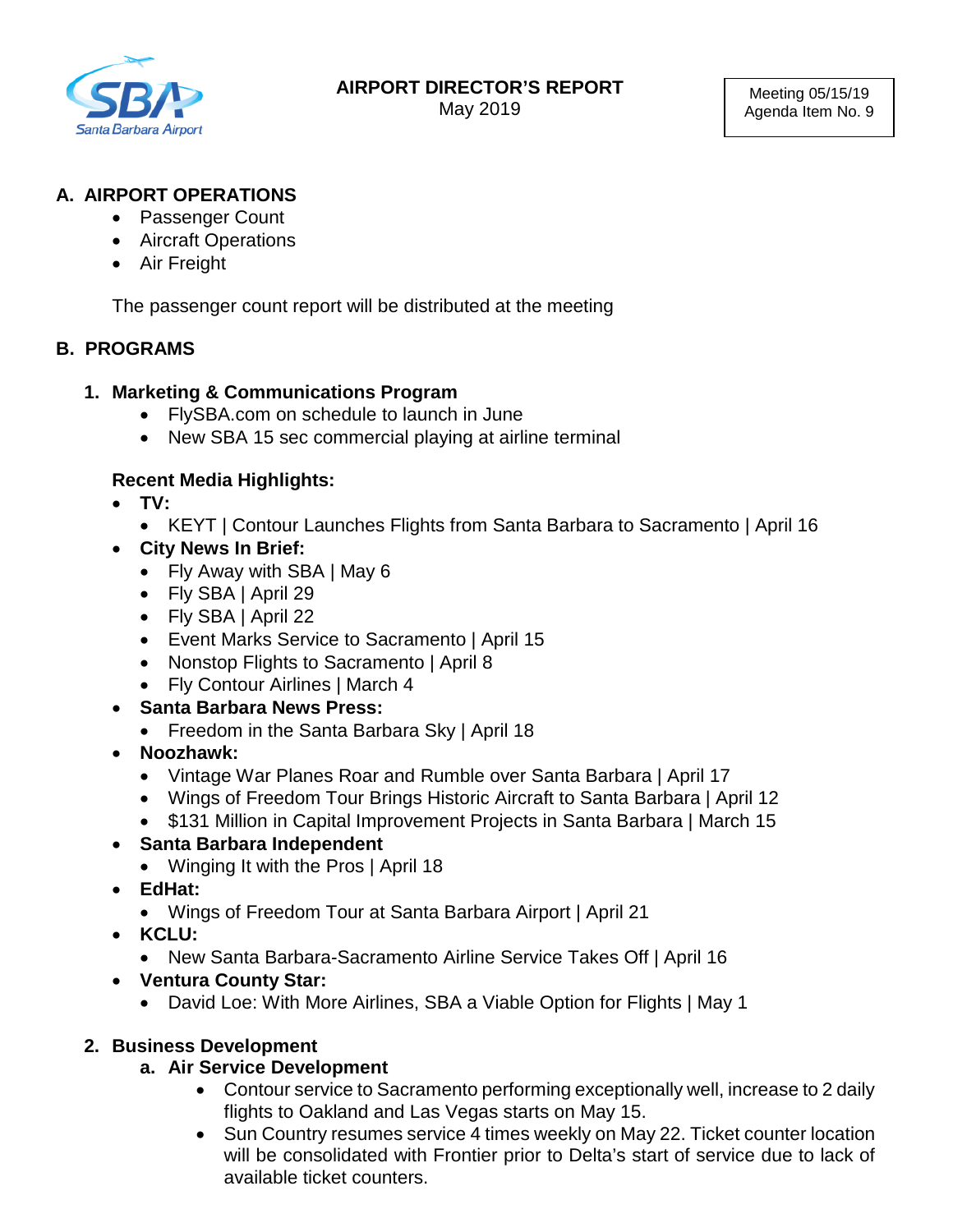- Airline meetings scheduled for June 3-5 at Airports Council International-North America JumpStart conference in Nashville.
- Corporate headquarters meeting with United scheduled for mid-June.

## **b. Property Management**

- Delta will soon be seeking permits for build out of airline ticket office space in the terminal.
- Working to consolidate Frontier and Sun Country ticketing counters due to lack of space when Delta begins service.
- Notified Atlantic of need to reclaim ramp area for Gate 1 terminal reconfiguration. Working to abate impacts to aircraft parking.
- Vendor proposals received for conversion to Shared Use gates technology in advance of Delta's service.

## **3. Facility Planning & Development**

## **a. Local Coastal Program Amendment**

Estimated Cost: \$5,000

Funding: Airport Capital Fund

As part of their adoption of the Airport Master Plan the City Council recommended adoption of a Local Coastal Program (LCP) Amendment to the 2003 Airport and Goleta Slough Local Coastal Plan. In order to incorporate new sea level rise (SLR) adaptation requirements, California Coastal Commission staff have stated that the LCP amendment will need to take the form of a comprehensive update. Airport Staff is preparing revisions to the biological resources and coastal resources (i.e. wetlands) section which will be reviewed in phases with California Coastal Commission staff prior to preparation of a draft amendment.

## **4. Certification & Operations**

- Annual FAA Part 139 Airport Inspection occurred May 13-15
- Triennial Full-Scale Disaster Drill with mutual aid partners is scheduled for Wednesday, September 25, 2019
- The Collings Foundation Wings of Freedom event operated at SBA April 17-21
- Staff is planning a Community Noise Workshop sometime in June to provide a presentation on PublicVue.
- Noise Abatement
	- $\circ$  In March SBA received a total of 86 noise complaints. 38 letters were sent to aircraft operators in response to noise complaints that resulted in an aircraft not following voluntary noise abatement procedures.

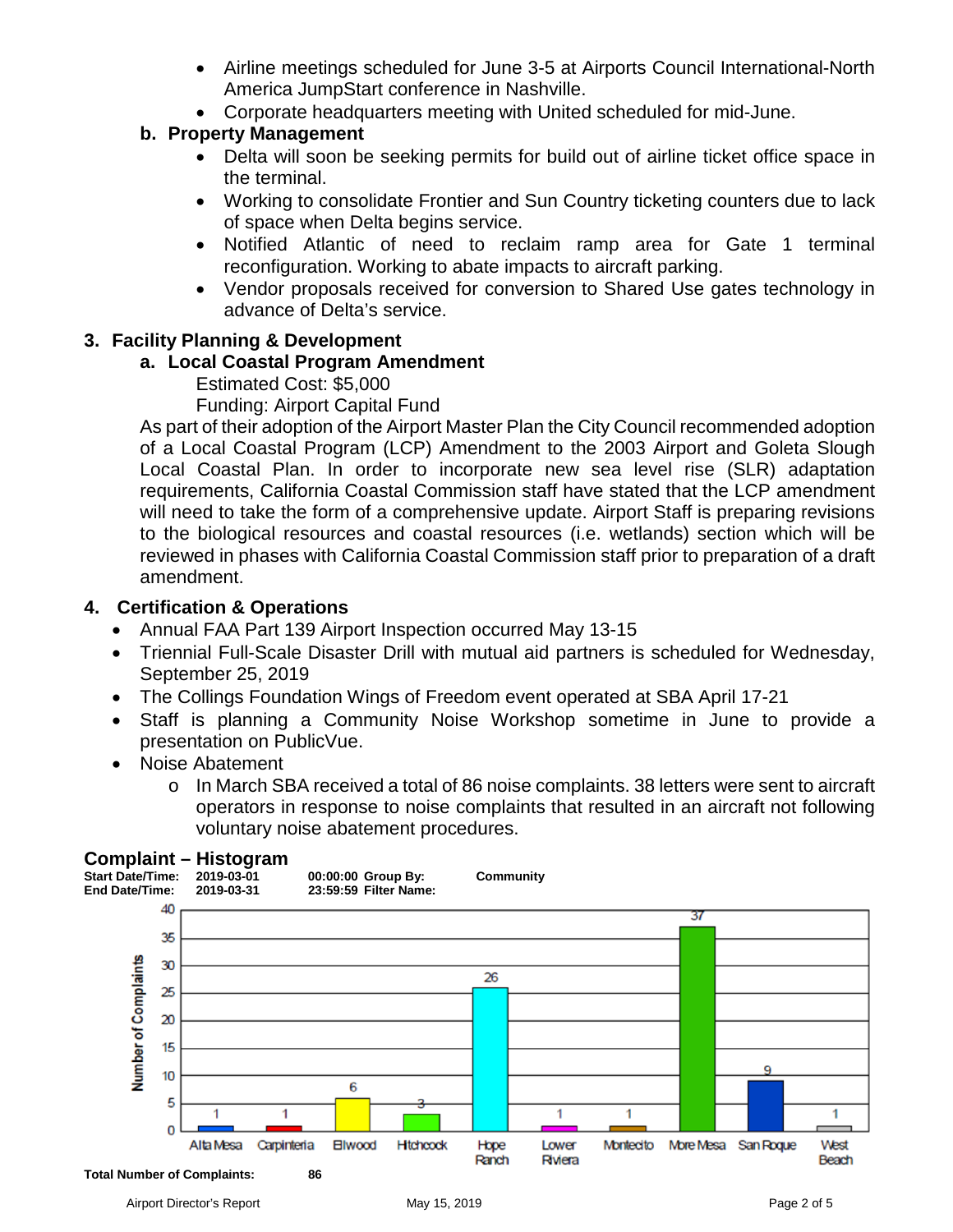o In April SBA received a total of 239 noise complaints. 56 letters will be sent to aircraft operators in response to noise complaints that resulted in an aircraft not following voluntary noise abatement procedures.



#### **Complaint - Histogram**

## **C. CAPITAL PROJECTS**

### **1. Airline Terminal Solar Project**

EEI Solar One, LLC and Airport staff have tentatively agreed on revising the current power purchase agreement. The tentative agreement would slightly increase the per kilowatt hour price for energy in exchange for a establishing a predetermined Airport purchase price schedule for the PV collection system. Under the proposed agreement the facility could revert to the Airport at no cost at the end of the 20 year agreement. Following City Attorney review of the proposed revisions staff will seek Commission and City Council approval of the terms of the agreement.

#### **2. 6100 Hollister Avenue**

Construction is almost completed on all five of the new buildings. The expected completion date is June 1, however, we are waiting for SCE to energize the site. Anticipate a ribbon-cutting Opening event early summer.

### **D. FINANCIAL SUMMARY**

As of April 30, 2019, preliminary operating revenues were 2.9% below budget. Preliminary operating expenditures were 8.6% below budget, with encumbrances, expenditures 0.7% above budget. Preliminary revenues for April have been impacted by timing, which will be resolved in May.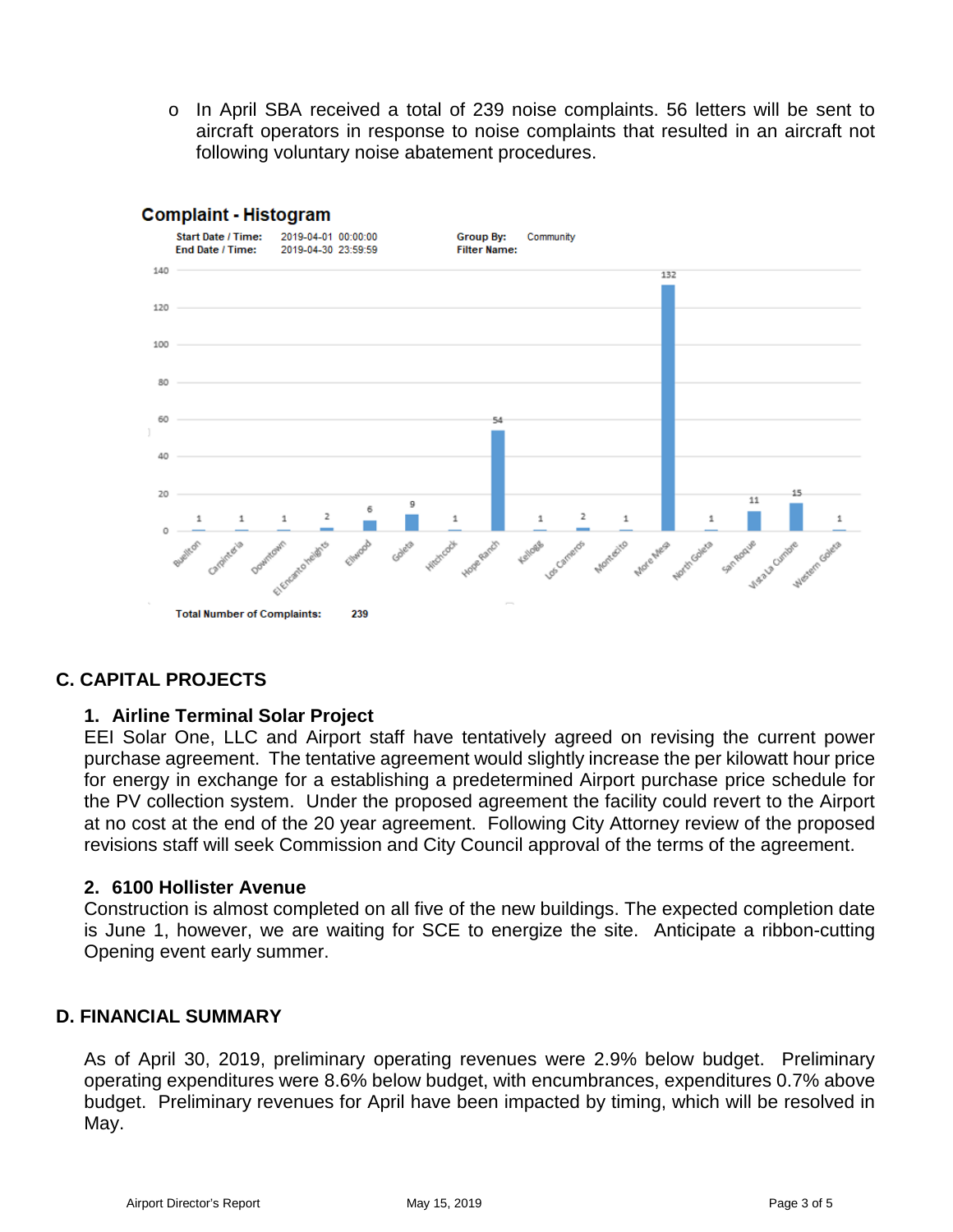## **March 2019 Concessions**

| <b>Concession</b>       | <b>Gross</b><br><b>Revenue</b> | Airport<br><b>Revenue</b> | <b>Contracts</b> | <b>Gross</b><br>Revenue per<br><b>Enplanement</b> | <b>Gross Revenue per</b><br><b>Enplanement for</b><br><b>FY18</b> |
|-------------------------|--------------------------------|---------------------------|------------------|---------------------------------------------------|-------------------------------------------------------------------|
| Restaurant-<br>Landside | \$10,886                       | \$1,126                   |                  | \$.31                                             | \$.37                                                             |
| Restaurant-<br>Airside  | \$169,453                      | \$16,958                  |                  | \$4.80                                            | \$4.37                                                            |
| Restaurant-<br>Total    | \$180,339                      | \$18,084                  |                  | $$5.10*$                                          | \$4.69                                                            |
| <b>Gift Shop</b>        | \$98,955                       | \$7,726                   |                  | \$2.80                                            | \$2.71                                                            |
| <b>Rental Cars</b>      | \$1,510,847                    | \$151,043                 | 8,133            | \$42.74                                           | \$41.25                                                           |

\*Total does not sum due to rounding.

## **E. CITY COUNCIL APPROVALS**

## **April 9, 2019**

**SUBJECT:** Airline Terminal Capacity Enhancement Program

## **RECOMMENDATION:** That Council:

- A. Reprogram \$176,896 in Airport Capital Funds from the Northeast Aircraft Parking Apron Rehabilitation Project to the Shared Use Passenger Processing System (SUPPS) Project;
- B. Appropriate \$93,104 in the Airport Capital Fund for the SUPPS Project, to be funded from Airport Capital Fund reserves;
- C. Reprogram \$30,000 in Airport Capital Funds from the Airport Industrial Area Specific Plan Update to the SUPPS Project; and
- D. Reprogram \$50,000 in Airport Capital Funds from the Airport Industrial Area Specific Plan Update to design of the Airline Terminal Modular Building Design Project.